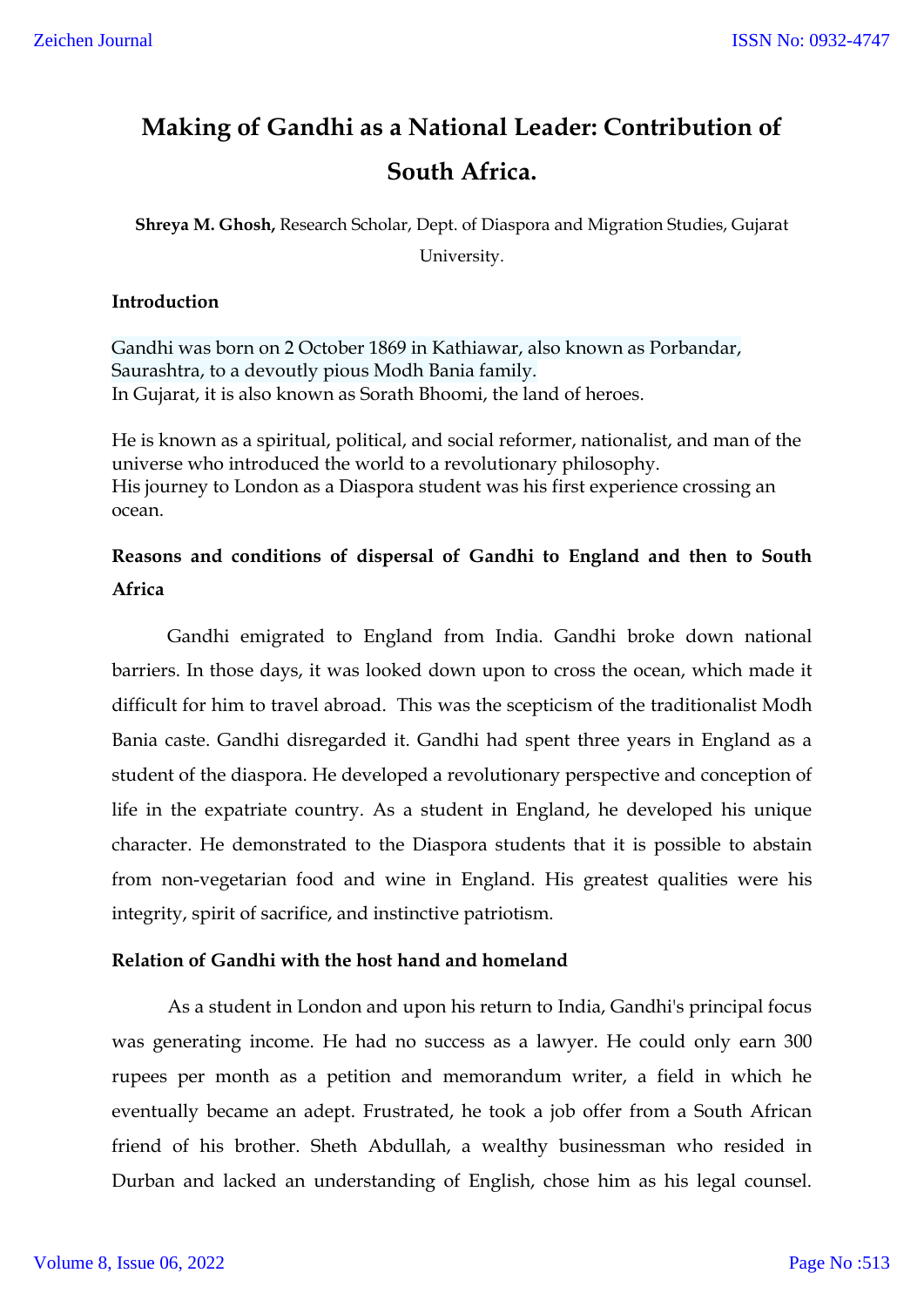Gandhi was awarded first-class travel and £105 in addition to his local costs for the year. He was housed as a boarder in Pretoria, so when he was offered a position as a legal advisor, he jumped at the chance because it offered better potential for his legal career. He was a 23-year-old barrister who left Bombay on April 3 on the ship Safari in search of chances in a new country.

Gandhi had obtained employment, initially as a merchant's employee and subsequently as an advocate in Durban and attorney in Johannesburg - Gandhi discovered a vocation due to his spirit of service.

Gandhi realized the dangerous condition of the small Indian community, the experience of extreme racism amongst Indians, and the repeated betrayals of promises by the authorities in South Africa and Britain did not lead him to despondency or to a lack of faith in humanity (Gandhi M. )

# **Colonialists' view of slave countries**

"A general belief seems to prevail in the Colony that the Indians are little better, if at all, than savages of the Natives of Africa," wrote Gandhi- but that he would "show at once that the Indians were, and are, in no way inferior to their Anglo- Saxon brethren". (Scroll.in, 2020)

Indians – the indentured labours were called coolies by the Europeans. A coolie meant a porter. The expression was used so extensively that they themselves began to address themselves as coolies. Even the Indian lawyers and traders were called coolie lawyers and coolie traders. They were used with purposeful disdain.

European planters in Natal solely desired slaves. They could not afford labourers who, at the completion of their sentence, would be free to compete with them. The indentured labourers went to Natal because they had been unsuccessful in agriculture or other permits in India, but it is not reasonable to assume that they had no knowledge of agriculture or did not comprehend the value of the land. They discovered that they could earn a good living in Natal by cultivating solely vegetables. Consequently, upon the expiration of their servitude, a great number of individuals began to engage in small-scale commerce. The European planters were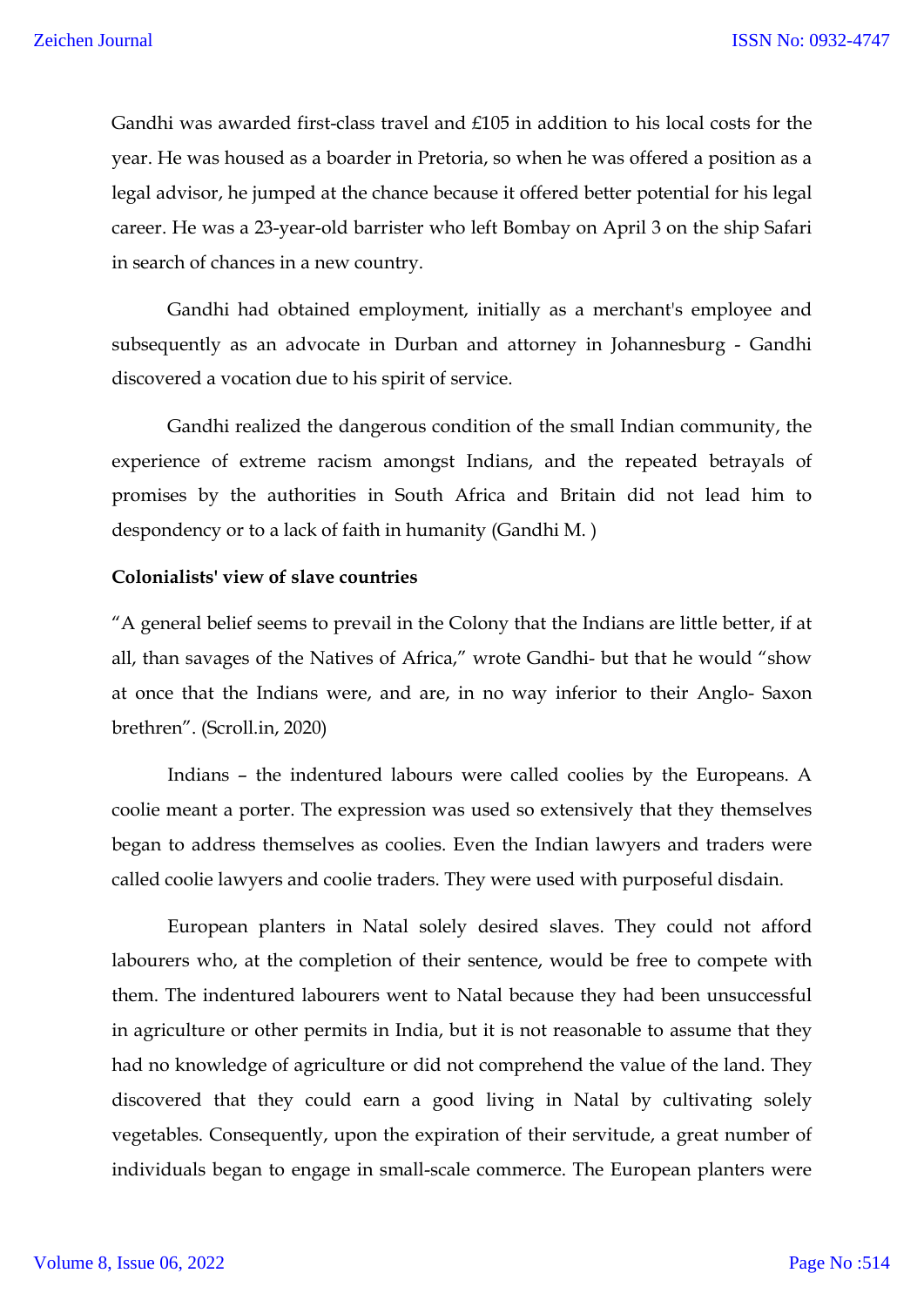unaware of this new development, which they perceived as a challenge to their monopoly.

A movement against these indentured laborers was initiated. It is startling to see that, while on the one hand Europeans demanded more and more laborers and readily accepted as many as came from India, on the other hand they began to harass former indentured laborers in various ways. (Gandhi M. , Satyagraha in South Africa, 1928) They didn't give the opportunity to the Indians to settle and earn. On the contrary, they sent back the indentured so that fresh labourers could be brought to Natal with the new clause included in their contracts. They advocated the imposition of a heavy annual capitation tax at the end of five years. They wanted to make it impossible for Indian indentures to live as free men in Natal in any circumstances. (Gandhi M. , Satyagraha in South Africa, 1928, p. 25) As Natal was still Crown Colony, the Colonial Office was fully responsible for its government. Natal therefore could not protest injustice and eventually conferred on Natal 1893

The officials proposed the imposition of an annual poll tax of twenty-five pounds, or three hundred and seventy-five rupees, on each Indian who had been freed from indenture. It was evident that no Indian labourer could pay such an exorbitant tax and live in Natal as a free man. Lord Elgin, the Governor-General of India, considered that the amount was excessive, and ultimately, he accepted an annual poll tax of three pounds. This was equivalent to nearly six months' earnings on the indenture scale. The tax was levied, not only on the labourer himself, but also upon his wife, his daughter aged thirteen years or upwards, and his sons aged sixteen years or upwards. There was hardly any labourer who had not a wife and a couple of children. Thus, as a general rule, every labourer was required to pay an annual tax of twelve pounds. It is impossible to describe the hardships that this tax entailed.

#### **Apartheid behavior**

Gandhi was immediately exposed to the practise of racial discrimination in South Africa. The European magistrate asked him to remove his turban in a Durban court, but he refused and left the courtroom. A few days later, while going to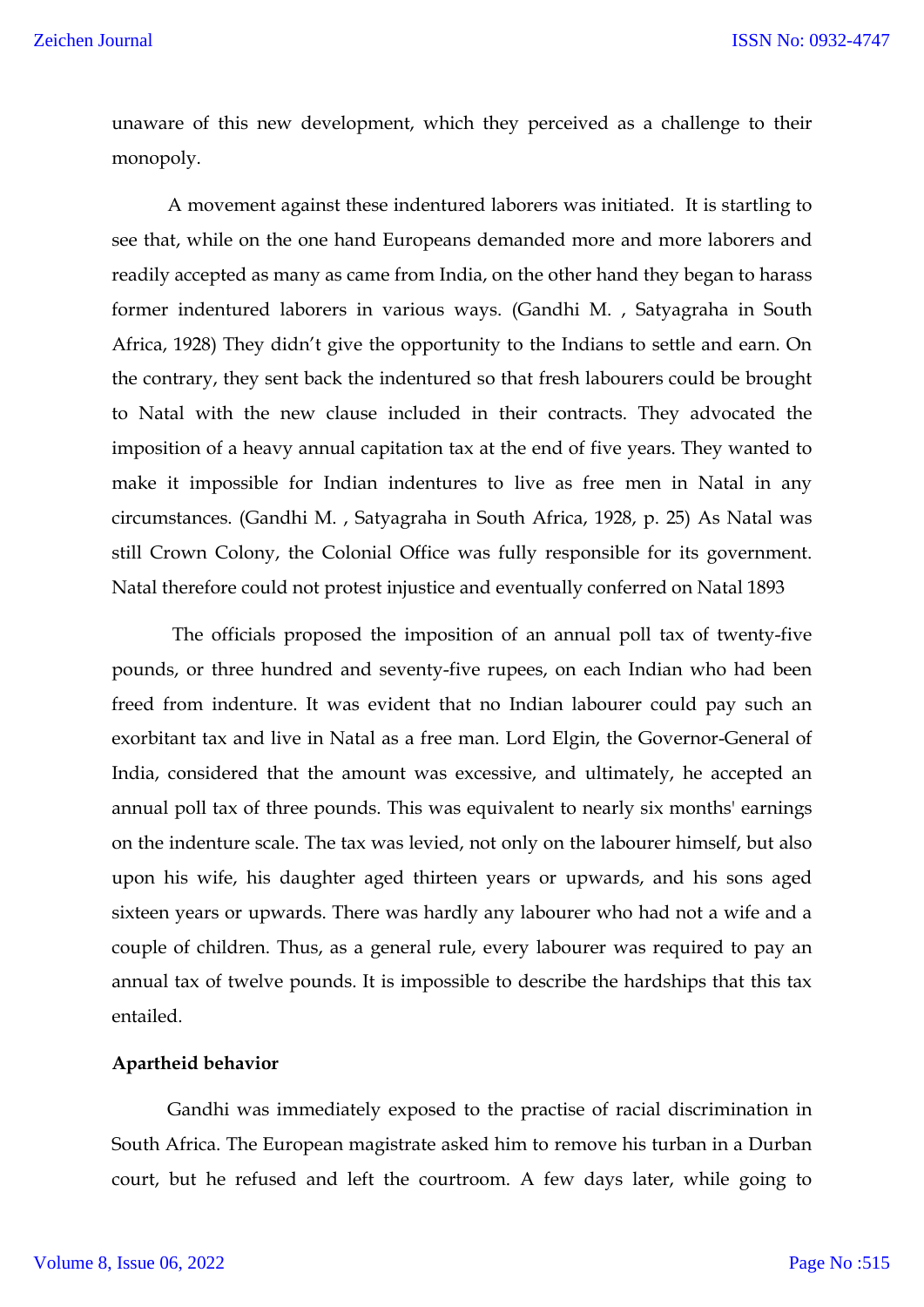Pretoria, he was ejected from a first-class train compartment and left freezing and glum at the Pietermaritzburg train station. During the remainder of his voyage, he was beaten by the white driver of a stagecoach because he refused to ride on the footboard to make place for a European passenger, and he was ultimately denied access to lodgings reserved "exclusively for Europeans." These humiliations were a daily occurrence for Indian merchants and employees in Natal, who had learned to accept them with the same resignation with which they stowed their meagre cash. Not Gandhi's experience but his attitude was novel. He had not previously stood out for his assertiveness or aggression. However, something occurred while he endured the insults thrown upon him. The travel from Durban to Pretoria was one of his most creative experiences; it was his moment of truth. Henceforth, he would not accept injustice in South Africa as part of the natural or unnatural order; he would defend his dignity as an Indian and a man. (Nanda)

In 1894, The Bar Association in Natal rejected Gandhi just because he wasn't white. Gandhi was almost killed in 1897 while returning from India. He and 600 other Indians were feared of plague germs and were forcibly quarantined in Durban. Local newspapers labelled it as "Asiatic invasion," stoking large numbers of hostile working-class Europeans to mobilize onshore, while the passengers awaited clearance for three weeks. Gandhi survived thanks to the quick thinking and artful use of a parasol by the police superintendent's wife. (King, 2019)

He applied for accreditation to the Supreme Court of Natal as an attorney. The Natal Law Society opposed because of a provision that prohibited the inclusion of a coloured barrister on a roll. Many such incidents occurred which speak volumes about the apartheid behaviour of the British. The Europeans throughout Africa agitated on the grounds of their way of life. They considered Indians closed-fisted and dirty. (Gandhi M. , Satyagraha in South africa)

Historian Maureen Swan portrays the typical working week of most Indian laborers who toiled on the sugar plantations as six nine-hour days. During crushing and planting seasons, however, these laborers faced 17- or 18-hour days, producing "abnormally high disease and death rates." Indentured Indians also suffered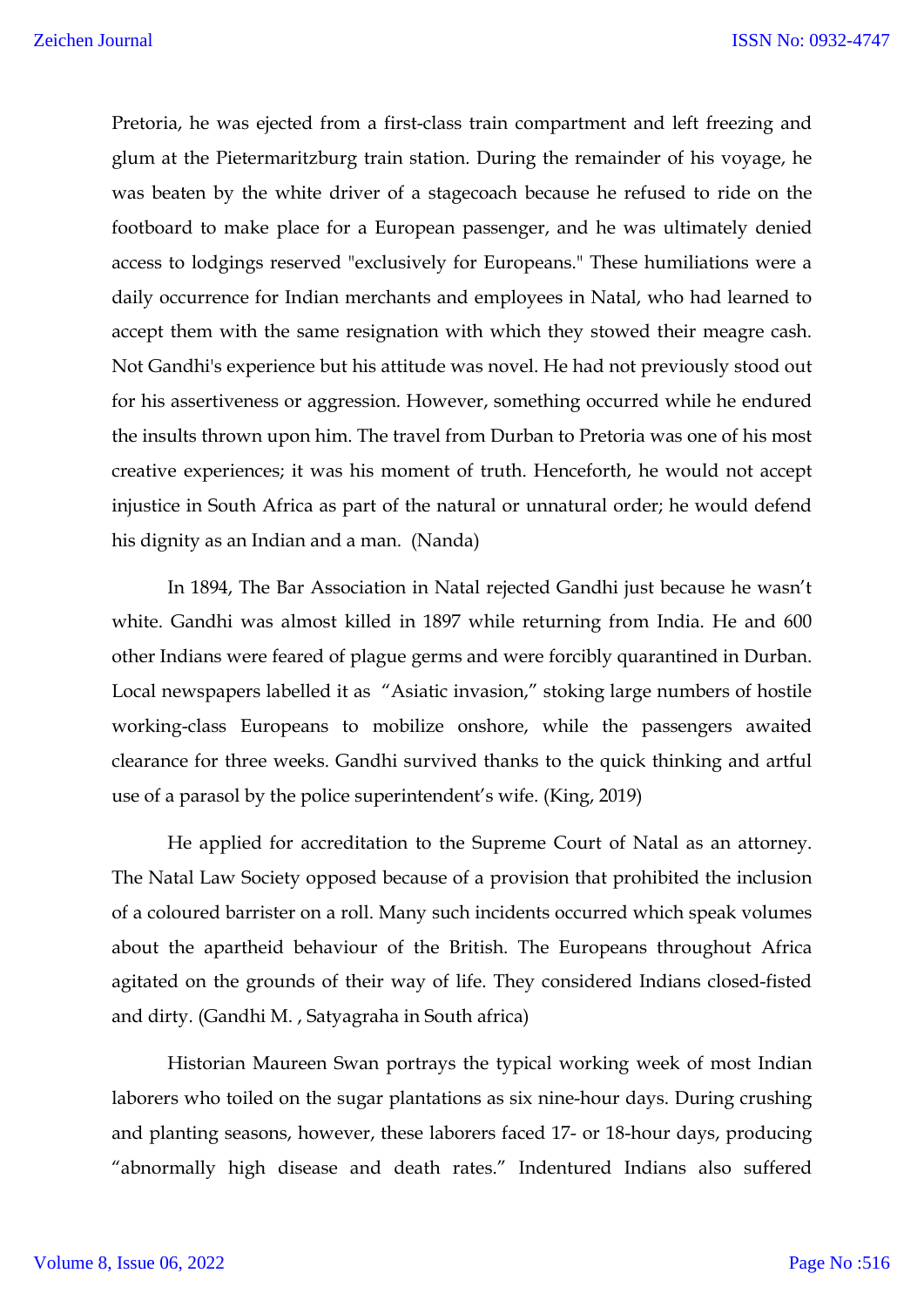privations and immigration restrictions and could not venture more than two miles beyond their place of work without written permission. Indians were commonly forbidden to own land in Natal, while ownership was more permissible for nativeborn peoples. (King, 2019)

#### **Gandhi's individual discontentment with prevailing political arrangements.**

Two bills were passed in the following two years restricting the freedom of Indians severely. The Immigration Law Amendment Bill stated that any Indian had to return to India at the end of a five-year indenture period or had to be reindentured for a further two years. If he refused an amount of  $\pounds 3$  annual tax had to be paid. The bill came into law in 1895. A Franchise Amendment Bill was introduced in 1894. It was designed to limit the franchise to Indians who had the vote. Although there were only 300 of them, in comparison to 10 000 white voters, the Bill caused outrage among Indian leadership. They decided to contest the measure by any means available to them. Having completed his work in Pretoria, Gandhi returned to Durban and prepared to sail home. At a farewell dinner, in April 1894, given in his honour someone showed him a news item in the Natal Mercury that the Natal Government proposed to introduce a bill to disfranchise Indians. Gandhi immediately understood the ominous implications of this bill which, as he said, "is the first nail into our coffin" and advised his compatriots to resist it by concerned action. But they pleaded their helplessness without him and begged him to stay on for another month. He agreed little realizing that this one month would grow into twenty years. Within a month the mammoth petition with ten thousand signatures was sent to Lord Ripon and a thousand copies printed for distribution. Even The Times admitted the justice of the Indian claim and for the first time the people in India came to know of the oppressive lot of their compatriots in South Africa. (South African History Online, n.d.)

By 1896 Gandhi had established himself as a political leader in South Africa. In this year, he undertook a journey to India to launch a protest campaign on behalf of Indians in South Africa. It took the form of letters written to newspapers, interviews with leading nationalist leaders and a number of public meetings. His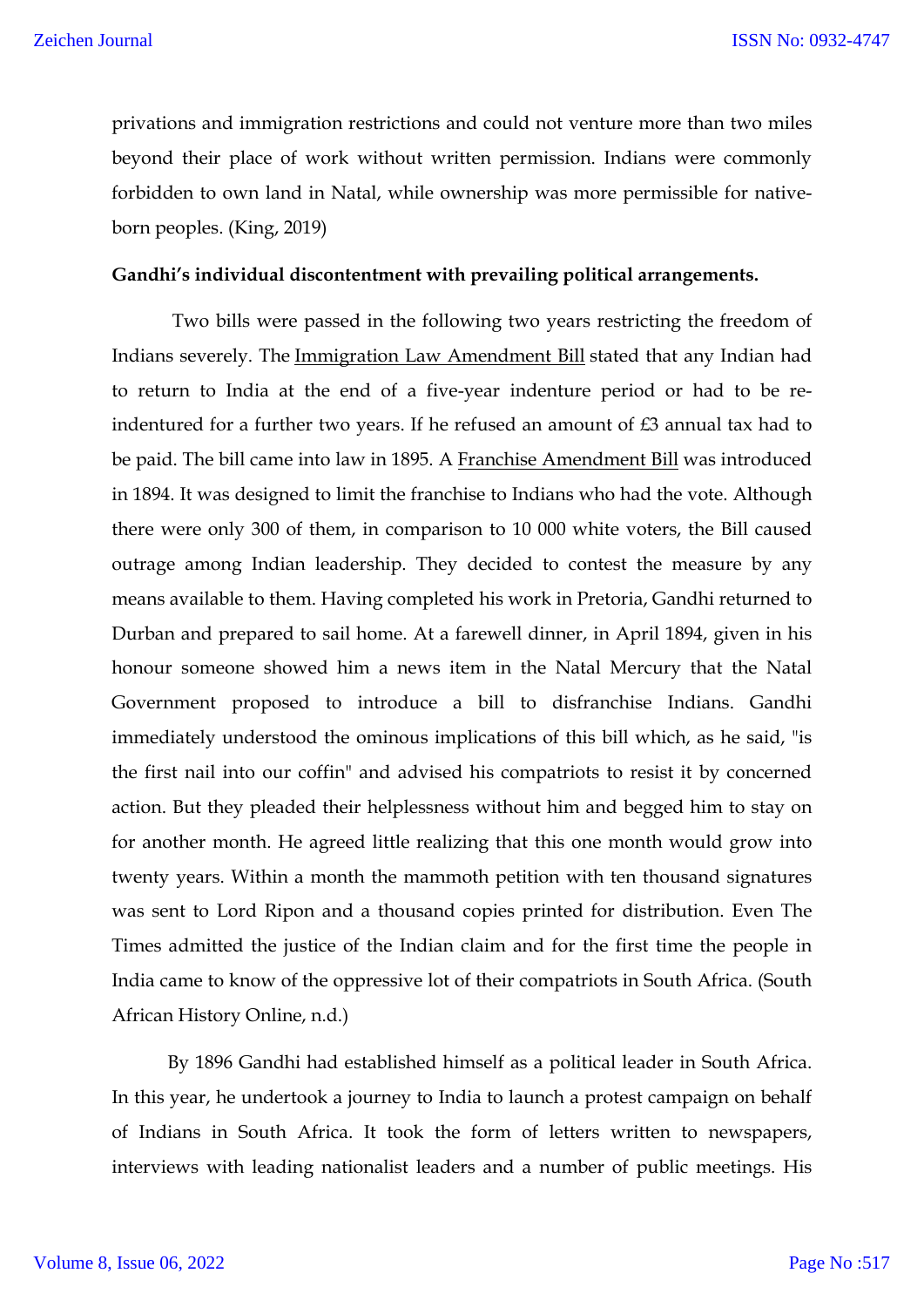mission caused great uproar in India and consternation among British authorities in England and Natal. Gandhi embarrassed the British Government enough to cause it to block the Franchise Bill in an unprecedented move, which resulted in anti-Indian feelings in Natal reaching dangerous new levels. While in India, an urgent telegram from the Indian community in Natal obliged him to cut short his stay. (Power, 1969)

He was sentenced to jail for organising the non-violent movement in 1908 but after meeting with General Smuts who was a British Commonwealth Statesman, he was released. In 1913, he fought against the override of non-Christian marriages.

#### **Major dissent events organised by Gandhi in South Africa.**

While in Pretoria, Gandhi studied the conditions in which his fellow South Asians in South Africa lived and tried to educate them on their rights and duties, but he had no intention of staying on in South Africa. In June 1894, when his year contract was about to get over, he was back in Durban, ready to sail for India. At a farewell party given in his honour, he happened to glance through the *Natal Mercury* and learned that the Natal Legislative Assembly was considering a bill to deprive Indians of the right to vote. "This is the first nail in our coffin," Gandhi told his hosts. They professed their inability to oppose the bill, and indeed their ignorance of the politics of the colony, and begged him to take up the fight on their behalf. (Britanica)

Gandhi formed the Natal Indian Congress in 1894 in a response to the atrocities conducted by British on the Indian community, which marked the birth of the first permanent political organisation to strive to maintain and protect the rights of Indians in South Africa This organisation led non-violent protests against the oppressive treatment of the white people towards the native Africans and Indians.

During the outbreak of the Boer War in 1899, Gandhi gathered around 1,100 Indians and organized the Indian Ambulance Corps for the British but the ethnic discrimination and torture continued on Indians. (Today)

Gandhi got encouragement from John Ruskin's book *Unto this last* and decided to set up Phoenix farm near Durban where Gandhi trained Indians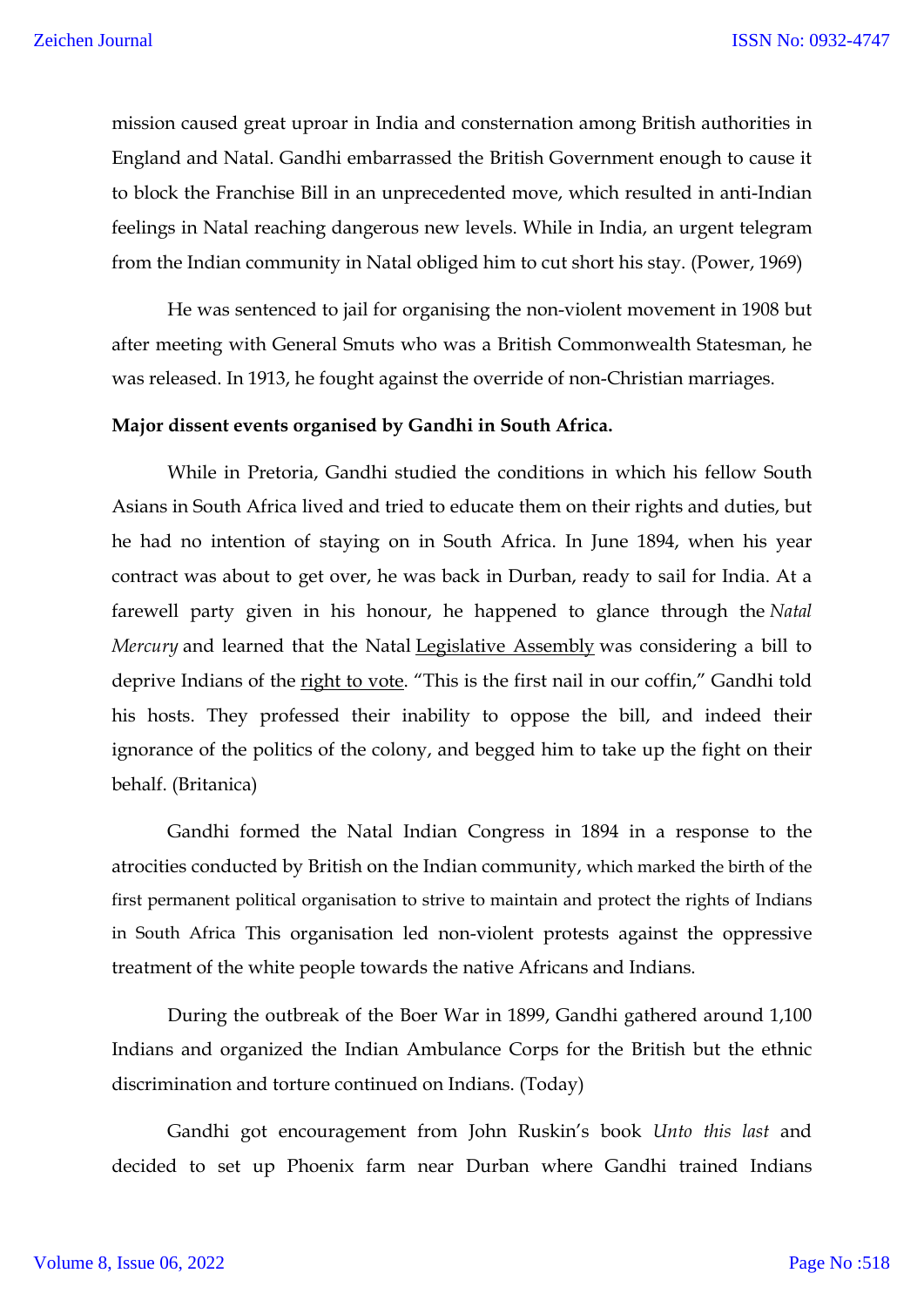Satyagraha. Therefore, we can call Phoenix farm as the mother of Satyagraha but it was Tolstoy farm which shaped this weapon of protest.

In September 1906, Gandhi composed the primary Satyagraha crusade to challenge the Transvaal Asiatic mandate that was comprised against the neighborhood Indians. Once more, in June 1907, he held Satyagraha against the Black Act. In 1908, he was condemned to prison for sorting out the peaceful developments. Be that as it may, after his gathering with General Smuts, a British Commonwealth legislator, he was delivered. Be that as it may, he was later assaulted for this and was again condemned to prison against which he composed Satyagraha once more. In 1909, he was condemned to a three-month prison term in Volkshurst and Pretoria. After his delivery, Gandhi went to England to look for the help of the Indian people group there. He composed another tranquil opposition crusade in Transvaal against the abuse that Indian minors were experiencing. He drove around 2,000 Indians over the Transvaal fringe. (Ashe, 1968, p. 73).

On 25 June 1894, at the living arrangement of Sheth Abdulla, a gathering of Indians was held and it was set out to offer resistance to the Franchise Bill. Here Gandhi laid out his game plan to restrict this bill. Gandhi assumed a noticeable job in the arranged crusade. As a gifted letter-essayist and fastidious organizer, he was doled out the undertaking of accumulating all petitions, orchestrating gatherings with legislators and tending to letters to papers. He likewise battled in India and made an, at first, fruitful intrigue to the British Secretary of State for the Colonies, Lord Ripon. (South African History Online, n.d.)

### **Acceptance of Gandhi as a leader.**

By 1896 Gandhi had established himself as a political leader in South Africa. He undertook a journey to India to launch a protest campaign on behalf of Indians in South Africa. It took the form of letters written to newspapers, interviews with leading nationalist leaders and a number of public meetings. His mission caused great uproar in India and consternation among British authorities in England and Natal. (Anver, 2019)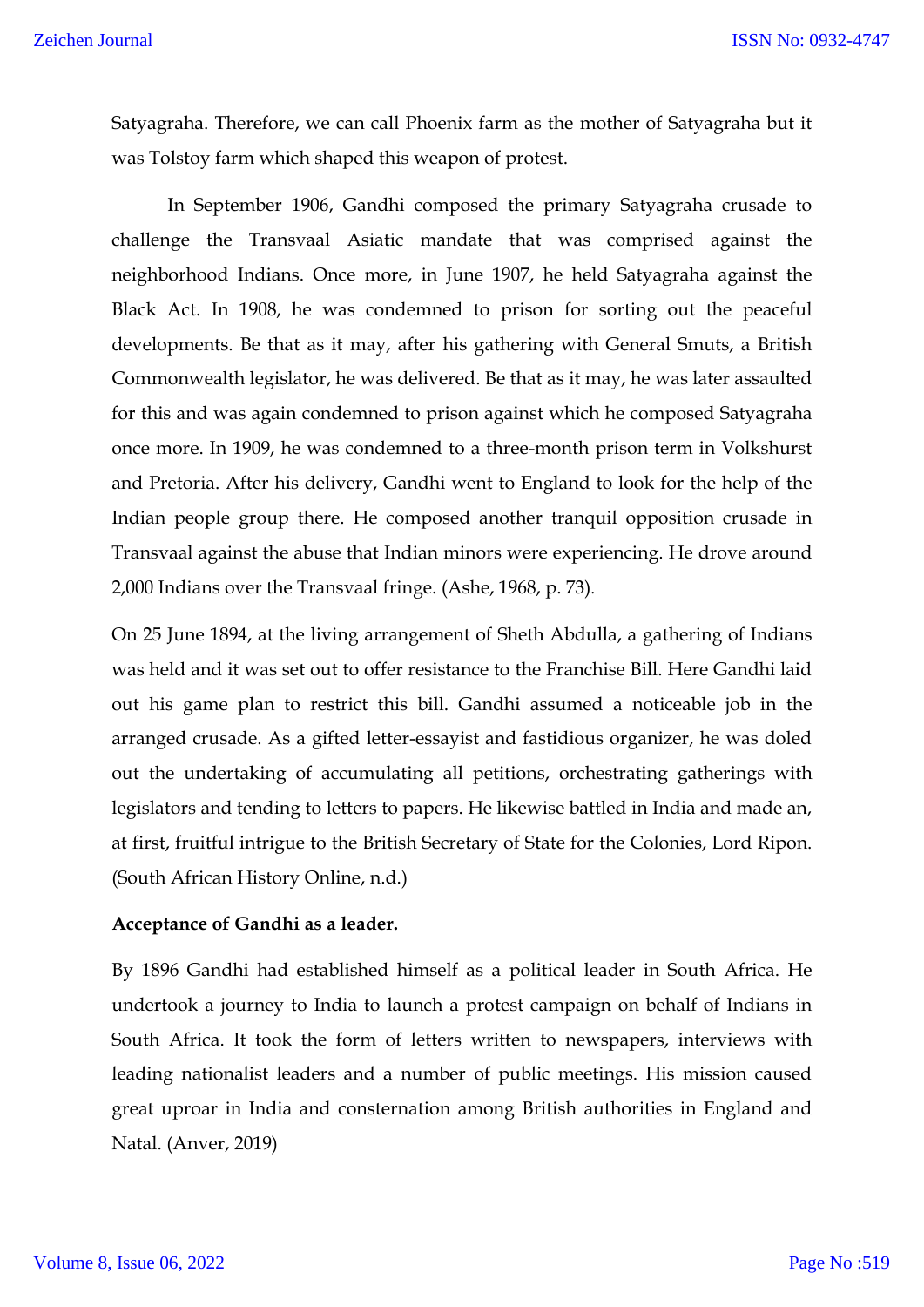The struggle in South Africa lasted for more than seven years. Under Gandhi's leadership, the small Indian minority kept up its resistance against heavy odds. Hundreds of Indians chose to sacrifice their livelihood and liberty rather than submit to laws repugnant to their conscience and self-respect. In the final phase of the movement in 1913, hundreds of Indians, including women, went to jail, and thousands of Indian workers who had struck work in the mines bravely faced imprisonment, flogging, and even shooting. It was a terrible ordeal for the Indians, but it was also the worst possible advertisement for the South African government, which, under pressure from the governments of Britain and India, accepted a compromise negotiated by Gandhi on the one hand and the South African statesman Gen. Jan Christian Smuts on the other.

Once, during his not-infrequent stays in jail, Gandhi had prepared a pair of sandals for Smuts, who recalled that there was no hatred and personal ill-feeling between them, and when the fight was over "there was the atmosphere in which a decent peace could be concluded." (Britanica)

By the time Gandhi left to return to India, he was a far different man than he was upon arrival in South Africa 20 years earlier. He not only paced a fight against apartheid but also arrived back to India possessing a nonviolent technique for achieving justice, which he believed was ethical, practical and effective- Satyagraha And with this departure, a world leader was about to take birth. (King, 2019)

# References

Print Sources

Nanda, B. (n.d.). *Sojourn In England And Return To India.* (A. Augutsyn, Ed.) Retrieved August 10, 2020, from Encyclopedia Britanica.

H , G. M. (1926). *Young India , March 18, 1926, in Collected Works of Mahatma Gandhi.* Gandhi, M. (1928). *Satyagraha in South Africa.* Ahmedabad, gujarat, India: Navjivan trust.

Gandhi, M. (n.d.). *Collected works* (Vol. 8).

Ashe, G. (1968). *Gandhi- A Biography.* New York: Cooper square press.